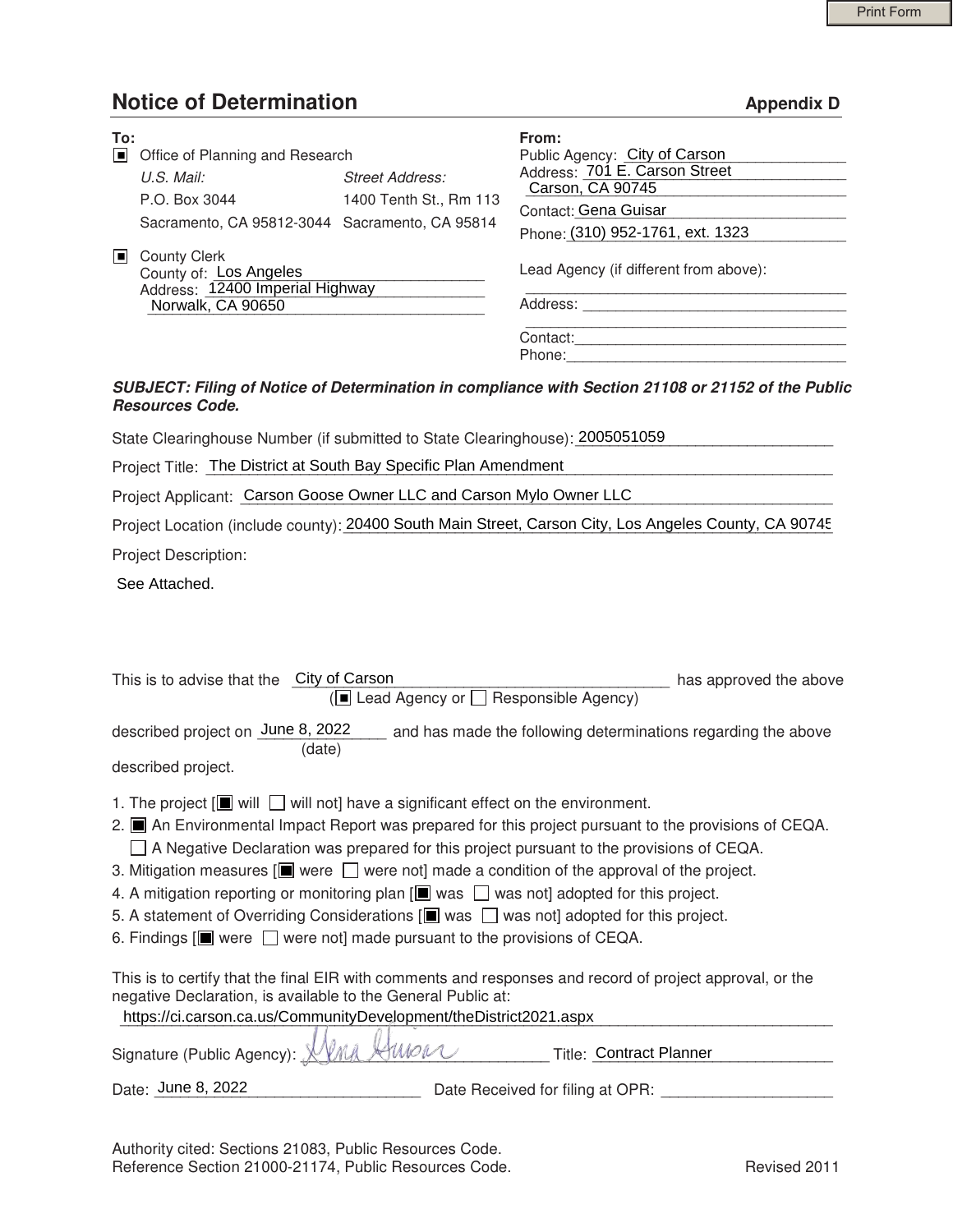## **The District at South Bay Specific Plan Amendment Project Description**

The 157 Acre District Specific Plan area (map attached) is divided into three planning areas under the 2018 Specific Plan. The 2021 Specific Plan Amendment would retain the same land uses adopted by the City under 2018 Specific Plan for Planning Areas 1 and 2, including residential (1,250 units) for PA1, and regional commercial (696,500 square feet), and restaurant (15,000 square feet) for PA2. The revisions to the 2021 Project would occur entirely within Planning Area 3 of the Specific Plan, which is proposed to introduce new light industrial uses, along with up to approximately 12 acres of community serving nd commercial auses to be known as the "Carson Country Mart", including an activated commercial / retail area with privately maintained, publicly accessible passive and active open space areas. The Carson Country Mart's commercial component will include pet related retail, restaurants with a drive-thru component, food and beverage kiosks, and amenity areas. More specifically, in PA3, the 2021 Project would provide approximately 1,567,090 square feet of light industrial uses (with ancillary office spaces serving the light industrial facility), including fulfillment center/e-commerce and distribution center or parcel hub type uses, within six buildings (Buildings A-F). The Carson Country Mart would consist of approximately 33,800 square feet of commercial uses, including approximately 10,000 square feet of retail space catered to pets and animals; 12,600 square feet for up to four restaurants (a gourmet or upscale drive-thru and pickup restaurants/facilities), approximately 9,000 square feet of flexible food and beverage kiosks, and a 2,200 square foot cafe. In addition, the Carson Country Mart would consist of approximately 6.29 acres of passive and active publicly accessible but privately maintained open space and amenity areas. In total, the 2021 Specific Plan Amendment would consist of approximately 2,312,390 square feet of light industrial, regional commercial, neighborhood-serving commercial/retail, restaurant/cafe, restaurants with a drive-thru component, and food and beverage kiosks. Overall, with these proposed modifications, the square footage proposed for development under the 2021 Specific Plan Amendment would increase the square footage of development on the 157 Acre Site under the approved 2018 Specific Plan.